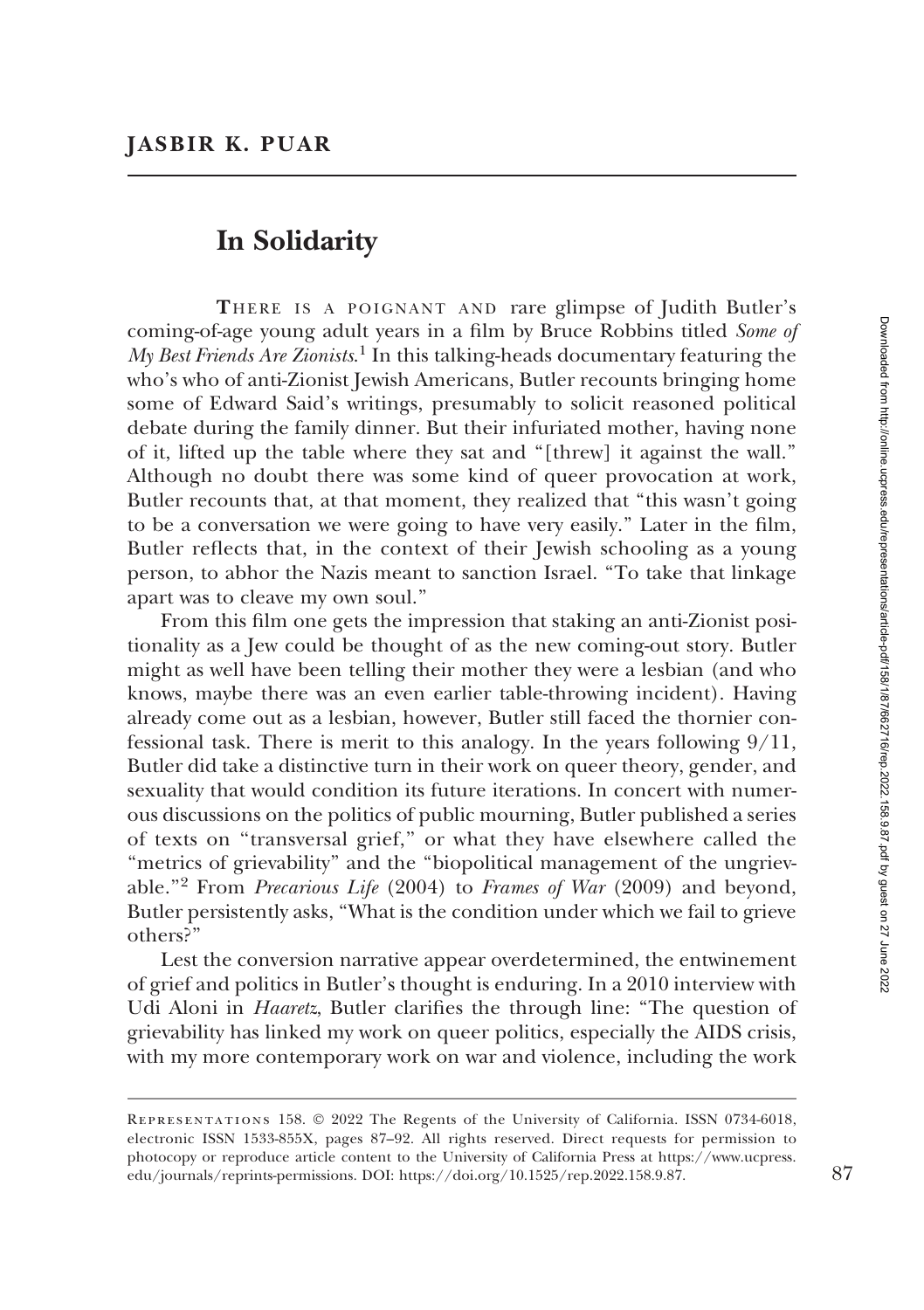on Israel-Palestine.''3 The discussion of melancholy in Gender Trouble, they explain, emanates from their upbringing in a Jewish community, but this focus on mourning and melancholia also presages ''the Jewish Question'' that has animated much of Butler's work in the last twenty years. In the oscillation from the psychoanalytic to the biopolitical, from the psyche to the community, from Sigmund Freud's subject of psychic interiority to the global stage of political violence, Butler's work on grief has given us tools to shed these bifurcations and has examined anew what it might mean to always see one's grief, and processes of grieving, as an ethicopolitical commitment to being in relation. Necessarily, then, grieving for others also entails grieving a world within which the grief of others is systematically denied.

While grievability indexes a biopolitics of value and worth, whether human, animal, ecological, or inhuman, the demand for privatizing one's own grief runs deep, and the actual journey of grieving, of being with grief and being openly explicit about this being with, runs counter to every fiber that constitutes the composed liberal subject of self-care. If in Gender Trouble the melancholic subject of gender performativity mourns the lost love object, denied via the prohibition of homosexual desire, in later years we see Butler's increasing attention to the public expression of who is grievable and who has the right to grieve, whose grief is seen as legitimate. Much of Butler's questioning revolves around the denial of both to Palestinians. This link between grievability and those denied their grief marks the violent conditions under which grieving is authorized or denied, and what shapes and temporalities legitimate grief can inhabit.<sup>4</sup> As Butler writes, "the ungrievable gather sometimes in public insurgencies of grief, which is why in so many countries it is difficult to distinguish the funeral from the demonstration.''<sup>5</sup> These public insurgencies of grief—I think of the protest-funeral for four young Palestinian men that I with thousands of others attended in the West Bank a few years ago—are as much an affective mobilization of political rage as they are a refusal to privatize and, in the case of Palestine, subalternize the profound grief, both sharp and quotidian, that permeates the lives of the occupied. In short, these insurgencies become an anticolonial praxis of grieving.

With these ruminations on grief, Butler began their foray into mainstream public debates about anti-Semitism, academic freedom, and Jewish identity. The first writing of this ilk that I could locate was a piece from 2003 in the London Review of Books titled ''No, It's Not Anti-Semitic.''6 In what is largely a response to then-Harvard president Larry Summers's proclamation that critique of Israel is anti-Semitic, Butler reroutes the praxis of criticism as a ''Jewish value,'' foreshadowing their thinking on politicoethical Jewish theology that would later appear in Parting Ways: Jewishness and the Critique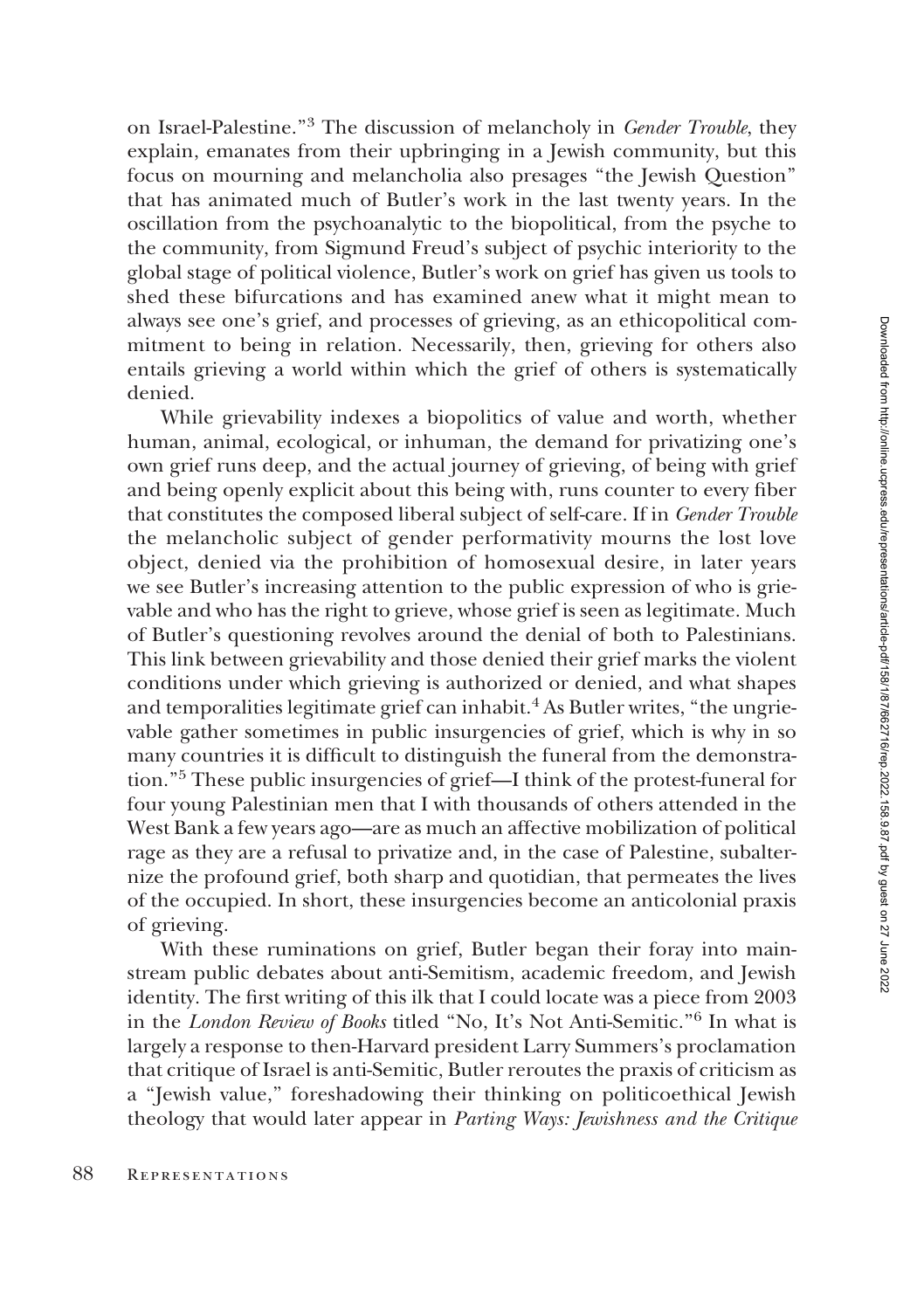of Zionism (2012). Unsurprisingly, Butler makes mincemeat of Summers's convoluted logic, surgically dissecting Jewish identity from the Zionist project of the Israeli state. Part of this ''soul-cleaving'' severing for Butler meant recognizing the transformations of Jewish racialization and victimization during the second half of the twentieth and early twenty-first centuries and proposing an ethics of challenging what could be called ''self-subalternization.'' ''No political ethics can start from the assumption that Jews monopolise the position of victim,'' Butler avers. In typically wry fashion, Butler untangles the anxieties at the heart of a subject formation that has without question undergone radical and rapid revision: ''Historically we have now reached a position in which Jews cannot legitimately be understood always and only as presumptive victims. Sometimes we surely are, but sometimes we surely are not."<sup>7</sup>

Butler further probes the enmeshment of anti-Semitism and free speech in a 2006 article in Radical Philosophy, pointing out the deleterious consequences of academic freedom debates that tarry in abstraction. Academic freedom, Butler argues, can only exist in a context within which democratic freedoms more generally flourish. Avowing that the implementation of academic freedom is the implicit purpose of such abstractions, Butler states that ''if the exercise of academic freedom ceases or is actively thwarted, that freedom is lost, which is why checkpoints are and should be an issue for anyone who defends a notion of academic freedom.''<sup>8</sup> The reference to checkpoints intentionally attends to the relationship of freedom to mobility, of apartheid as intellectual enclosure, and takes its cue from the Right to Education movement in Palestine. It also looks forward to debates emerging from 2010 onward regarding the adoption of boycott resolutions by academic associations, most notably the American Studies Association.

Butler's interventions were also prescient in no small part because they gestured to the simmering force of the accusation of being ''anti-Israel.'' Some twenty years later, the ''new anti-Semitism'' or the ''anti-Semitism of the left''—tags used to dismiss legitimate criticism of Israeli state violence has been codified in the International Holocaust Remembrance Association definition of anti-Semitism. Butler might today call this a ''radically diluted'' charge of anti-Semitism that is ''used to defend Israel at all costs.''<sup>9</sup> These arguments were not confined to the page, and a crucial part of ''reading with'' Butler entails tracing the solidarity praxes that underpin their writing. Like other scholars committed to solidarity politics, Butler navigated and continues to navigate the tricky terrains of academic celebrity, instrumentalizing platforms, desires for complex theoretical work and mainstream communication, and the interstices of intellectual and political debates. Butler has engaged carefully and thoughtfully with the politics of solidarity in Palestine by organizing networks, appearing on activist panels, enduring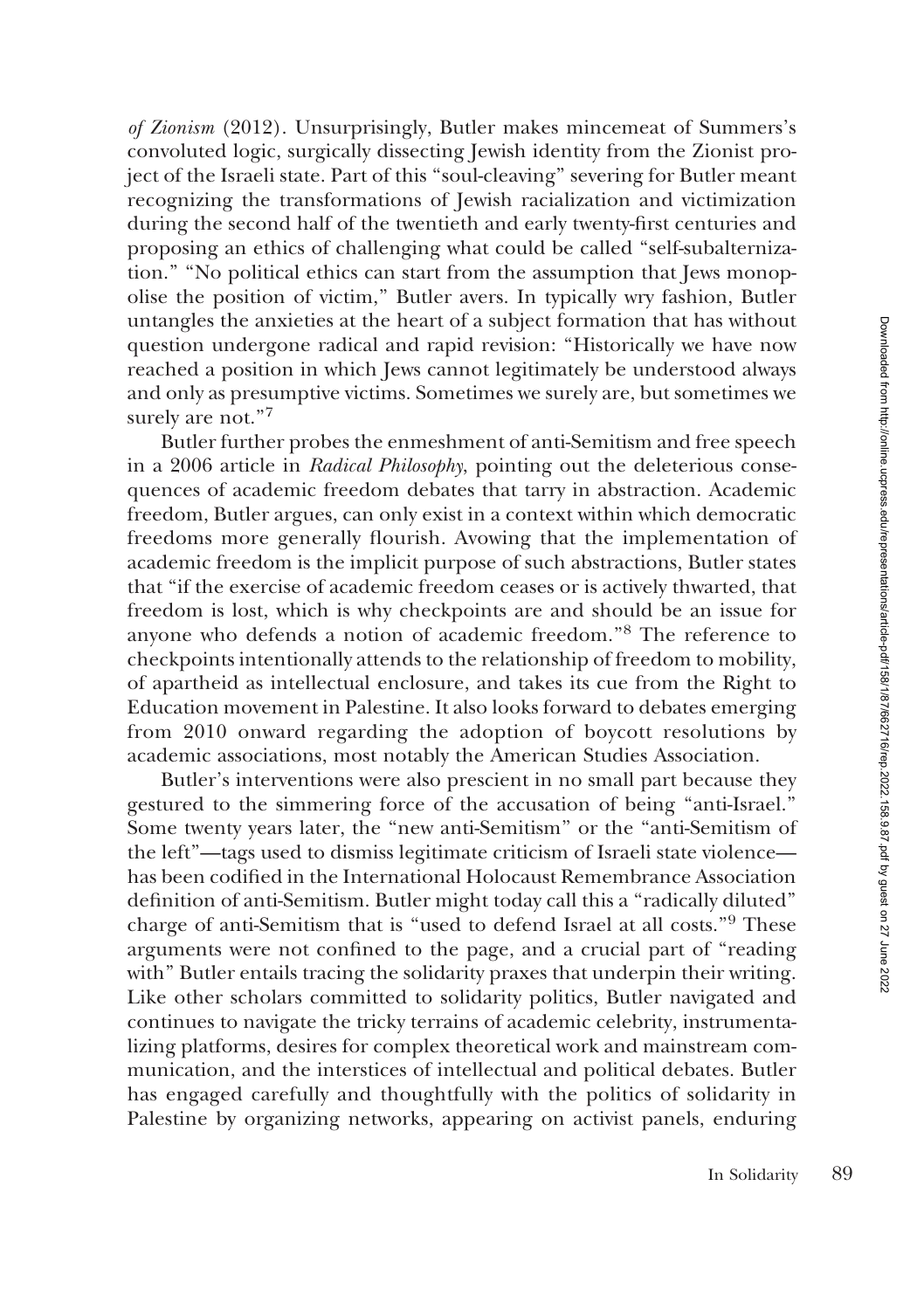vitriolic blowback from Zionists, and championing the Boycott, Divestment, and Sanctions (BDS) movement. They met with Palestinian queer groups al-Qaws, Aswat, and Palestinian Queers for BDS and attended a critical session at the Audre Lorde Project during the 2011 US tour ''Palestinian Queers Talk Politics,'' organized by writer and activist Sarah Schulman. Butler was also part of long-term efforts to bring a BDS resolution to the Modern Language Association, lobbying that preceded their tenure as president. For years they have been an active board member of Jewish Voice for Peace, perhaps the organization in the United States most insistent on the need for debate within Jewish communities.

In the fall of 2012, Butler was awarded the prestigious Adorno Prize, to be presented in Frankfurt on 11 September 2021. The announcement incited a widespread campaign in Europe, led by the Scholars for Peace in the Middle East, demanding the rescinding of the award.10 At issue then in Germany, as still today, was Butler's support for BDS, as well as their stellar recently published takedown of the Israeli state's claim to Franz Kafka's unpublished writing.<sup>11</sup> In their response to these attacks, Butler challenged the discursive terms upon which the accusation of anti-Semitism rests: ''When one set of Jews labels another set of Jews 'anti-Semitic,' they are trying to monopolize the right to speak in the name of the Jews. So the allegation of anti-Semitism is actually a cover for an intra-Jewish quarrel.''12 I am not suggesting that losing awards, speaking invitations, and readers is equivalent to what Palestinian scholars have suffered; the case of Steven Salaita is exemplary in this regard. But Butler has borne the pressure of being a very visible lightning rod for intracommunal debates, whether as a ''self-hating Jew'' or—in the case of Germany—as a site of projection of underprocessed anti-Semitism too loaded with historical weight to be directly confronted. Perhaps the most well-known attack on BDS that involved Butler was an event in 2013 at Brooklyn College with BDS co-founder Omar Barghouti. New York City council members threatened to withhold funds from CUNY if Brooklyn College did not cancel it. Organized by the Students for Justice in Palestine, what was to be a conversation about the boycott movement inevitably turned into a referendum on the conditions of free speech that allow or prohibit such a conversation to take place. Butler's talk was characteristically incisive, but it was their reflection on the furor of the prior weeks that bespoke a rare moment of vulnerability and conveyed the taxing toll of the work: ''At the time I thought it would be very much like other events I have attended, a conversation with a few dozen student activists in the basement of a student center. So, as you can see, I am surprised and ill-prepared for what has happened."<sup>13</sup>

We never find out what Butler's mother made of their explicit anti-Zionist politics over the years, or if this family dinner table ever got easier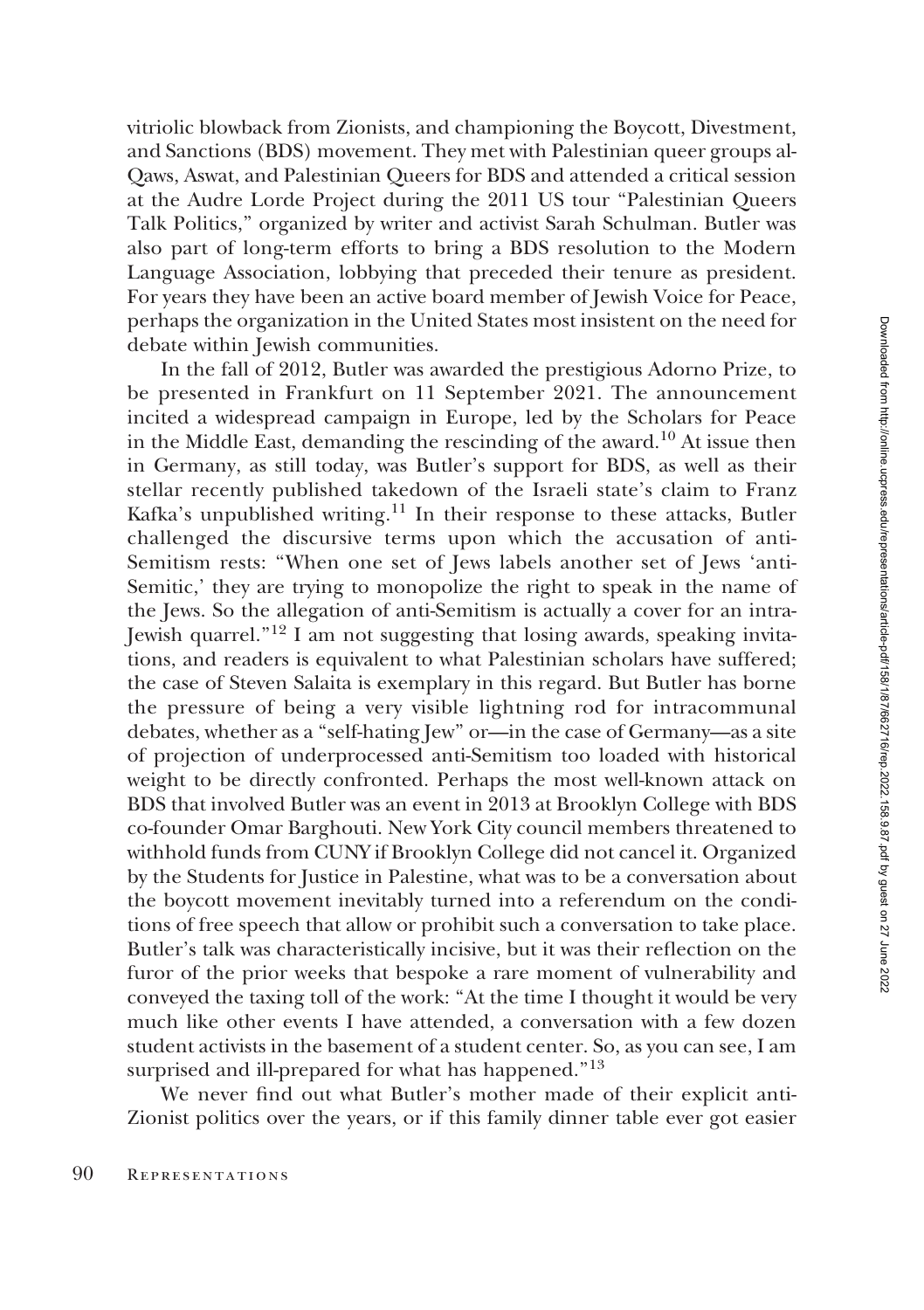to navigate. But Butler's work made this conversation just a tad less difficult for untold numbers of Jews in the United States and elsewhere. This is far from a comprehensive survey of Butler's vast writings on anti-Semitism, Judaism, academic freedom, and Israel and Palestine. But much engagement with their corpus of writing proceeds through an absenting and avoidance of their work on Palestine, as if Palestine is not animating, even central, to their thought, as if it's possible to ignore that one of academia's most celebrated queer theorists has carried with them Said's ''question of Palestine'' throughout their career. Beyond the political conservatisms of US queer theory, Butler crafted an academic praxis of solidarity that honors what Angela Davis calls the "indivisibility of justice."<sup>14</sup>

## Notes

- 1. Bruce Robbins, Some of My Best Friends Are Zionists (2013), video at Vimeo, <https://vimeo.com/67424923>.
- 2. ''Metrics of grievability'' and ''transversal grief'' are from Judith Butler, '''Mourning Becomes the Law'—Judith Butler from Paris,'' Sexuality Policy Watch, 18 November 2015, [https://sxpolitics.org/mourning-becomes-the-law](https://sxpolitics.org/mourning-becomes-the-law-judith-butler-from-paris/13688)[judith-butler-from-paris/13688](https://sxpolitics.org/mourning-becomes-the-law-judith-butler-from-paris/13688); the ''biopolitical management of the ungrievable'' can be found in Judith Butler, ''Can One Lead a Good Life in a Bad Life?'' Radical Philosophy 176 (November/December 2012), [https://www.radical](https://www.radicalphilosophy.com/article/can-one-lead-a-good-life-in-a-bad-life) [philosophy.com/article/can-one-lead-a-good-life-in-a-bad-life.](https://www.radicalphilosophy.com/article/can-one-lead-a-good-life-in-a-bad-life)
- 3. Judith Butler, ''As a Jew, I Was Taught It Was Ethically Imperative to Speak Up,'' interview by Udi Aloni, Haaretz, 24 February 2010, [https://www.haaretz.com/1.](https://www.haaretz.com/1.5052023) [5052023](https://www.haaretz.com/1.5052023).
- 4. Butler, ''Can One Lead a Good Life in a Bad Life?''
- 5. Ibid.
- 6. Judith Butler, ''No, It's Not Anti-Semitic,'' London Review of Books 25, no. 16 (21 August 2003), [https://www.lrb.co.uk/the-paper/v25/n16/judith-butler/no-it](https://www.lrb.co.uk/the-paper/v25/n16/judith-butler/no-it-s-not-anti-semitic)[s-not-anti-semitic](https://www.lrb.co.uk/the-paper/v25/n16/judith-butler/no-it-s-not-anti-semitic).
- 7. Ibid.
- 8. Judith Butler, ''Israel/Palestine and the Paradoxes of Academic Freedom,'' Radical Philosophy 135 (January/February 2006), [https://www.radicalphilo](https://www.radicalphilosophy.com/article/israelpalestine-and-the-paradoxes-of-academic-freedom) [sophy.com/article/israelpalestine-and-the-paradoxes-of-academic-freedom.](https://www.radicalphilosophy.com/article/israelpalestine-and-the-paradoxes-of-academic-freedom)
- 9. Butler, ''No, It's Not Anti-Semitic.''
- 10. For the text of the Adorno Prize Lecture, see Butler, ''Can One Lead a Good Life in a Bad Life?''
- 11. Judith Butler, ''Who Owns Kafka?'' London Review of Books 33, no. 5 (3 March 2011), [https://www.lrb.co.uk/the-paper/v33/n05/judith-butler/who-owns](https://www.lrb.co.uk/the-paper/v33/n05/judith-butler/who-owns-kafka)[kafka](https://www.lrb.co.uk/the-paper/v33/n05/judith-butler/who-owns-kafka).
- 12. Judith Butler, ''Judith Butler Responds to Attack: 'I Affirm a Judaism That is Not Associated with State Violence,<sup>\*</sup>" Mondoweiss, 27 August 2012, [https://mon](https://mondoweiss.net/2012/08/judith-butler-responds-to-attack-i-affirm-a-judaism-that-is-not-associated-with-state-violence/) [doweiss.net/2012/08/judith-butler-responds-to-attack-i-affirm-a-judaism-that](https://mondoweiss.net/2012/08/judith-butler-responds-to-attack-i-affirm-a-judaism-that-is-not-associated-with-state-violence/)[is-not-associated-with-state-violence/.](https://mondoweiss.net/2012/08/judith-butler-responds-to-attack-i-affirm-a-judaism-that-is-not-associated-with-state-violence/)